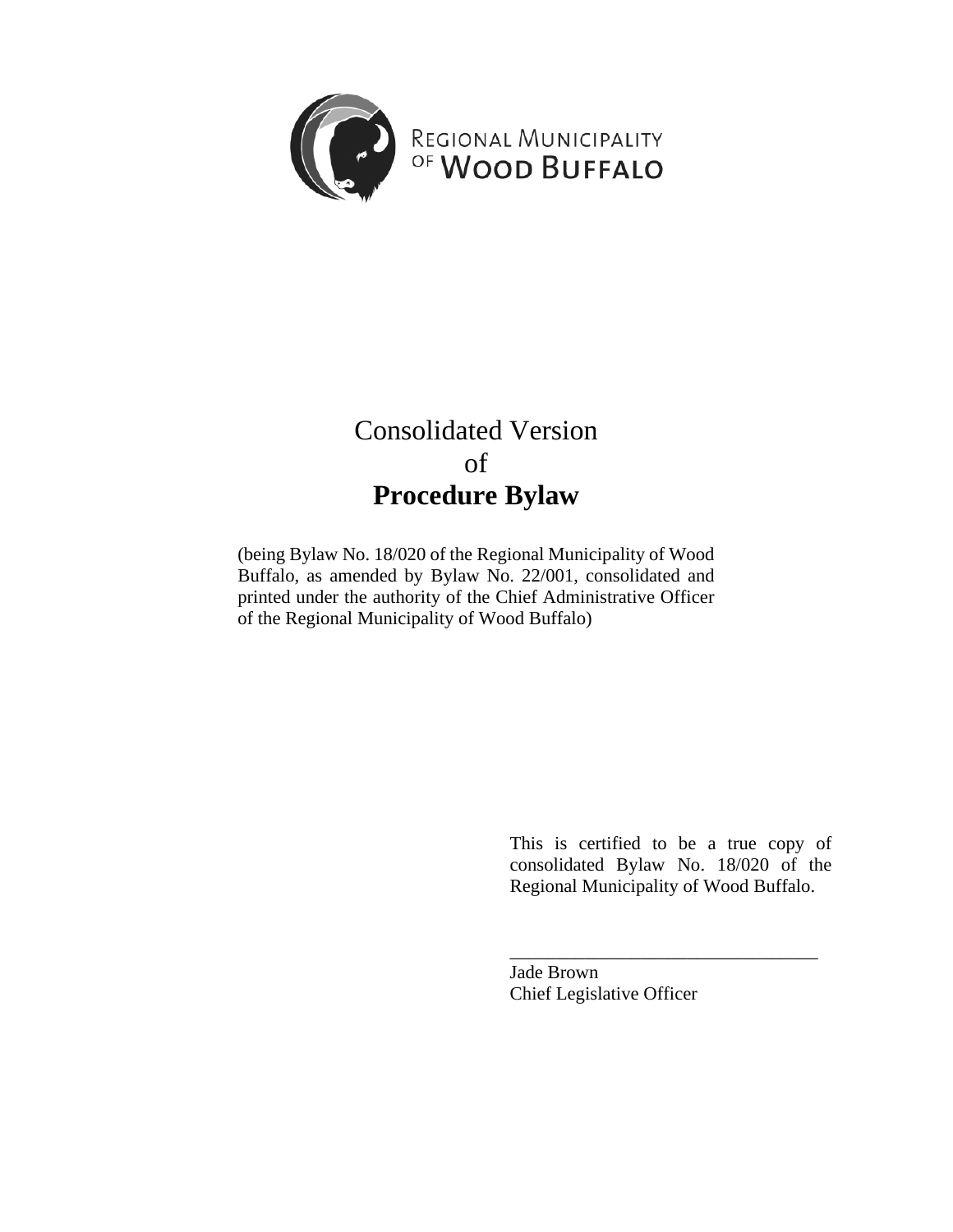# **Table of Contents**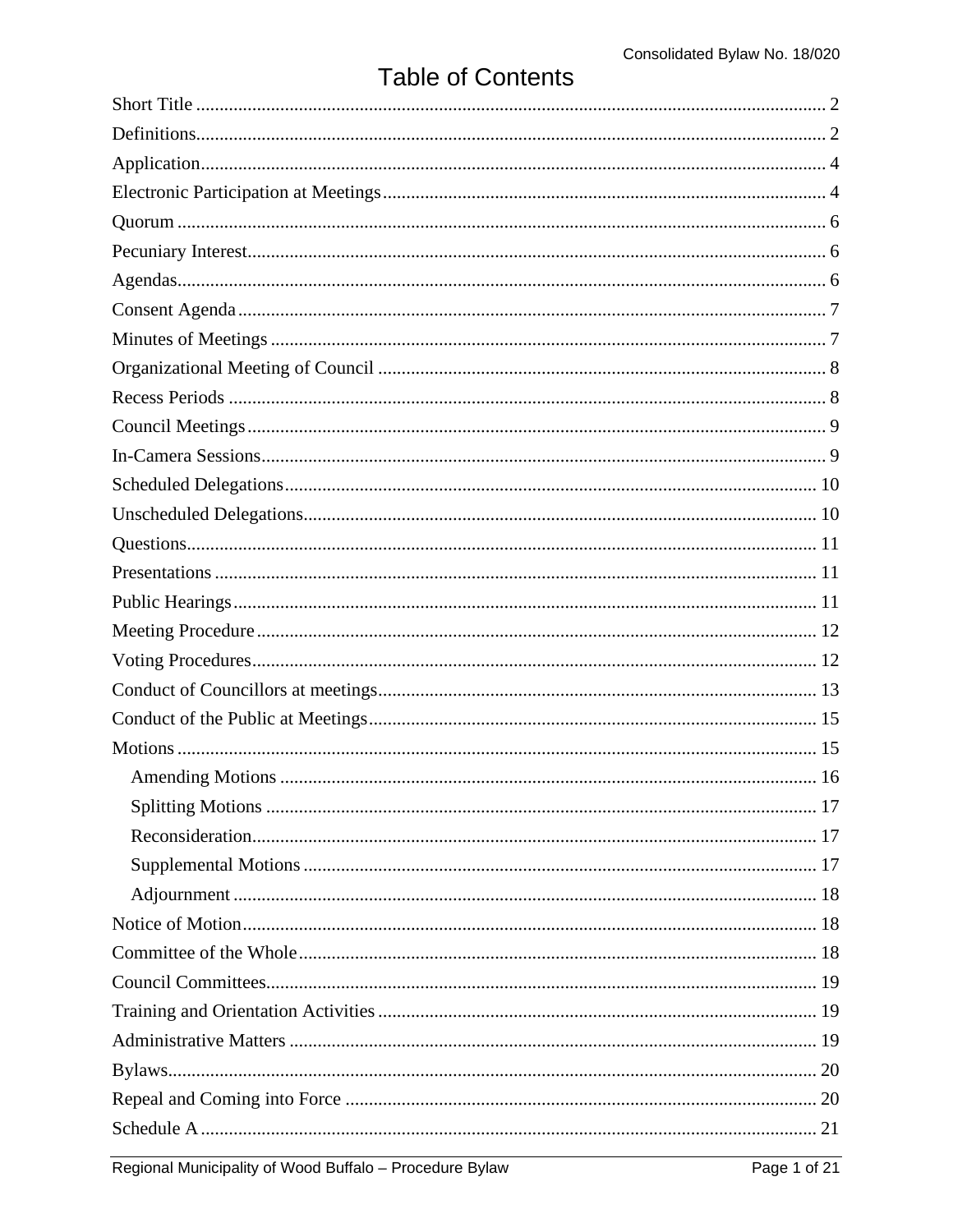*The text shown in parentheses in various locations throughout this document identifies the corresponding amending bylaw which authorized the change. For example (BL 20/008) refers to Bylaw No. 20/008.*

## **BYLAW NO. 18/020**

## **A BYLAW OF THE REGIONAL MUNICIPALITY OF WOOD BUFFALO TO REGULATE THE PROCEEDINGS OF COUNCIL AND COUNCIL COMMITTEES.**

**WHEREAS** pursuant to section 145 of the *Municipal Government Act* a Council may pass bylaws in relation to the procedure and conduct of Council and Council Committees;

**NOW THEREFORE**, the Council of the Regional Municipality of Wood Buffalo enacts as follows:

## <span id="page-2-0"></span>**Short Title**

1. This Bylaw may be cited as the "Procedure Bylaw".

## <span id="page-2-1"></span>**Definitions**

- 2. In this Bylaw:
	- (a) a word or expression that is defined in the Act and not otherwise defined in this Bylaw has the meaning set out in the Act; and
	- (b) words in the singular shall be read as though in the plural, and words implying a gender shall be read as including all genders, where the context so requires.
- 3. The following definitions shall apply in interpreting this Bylaw:
	- (a) "Act" means the *Municipal Government Act, R.S.A. 2000, c.M-26;*
	- (b) "Acting Mayor" is a Councillor appointed under subsection 152(3) of the Act;
	- (c) "Administration" includes the CAO and any other person who exercises a power, function or duty of the Municipality, including natural person powers, whether under delegation from the CAO or by any other authority or agreement;
	- (d) "Agenda" is the list of items and orders of business for any meeting of Council or a Council Committee;
	- (e) "Bylaw" means this Procedure Bylaw;
	- (f) "Chair" means the person who presides over a Council or Council Committee Meeting.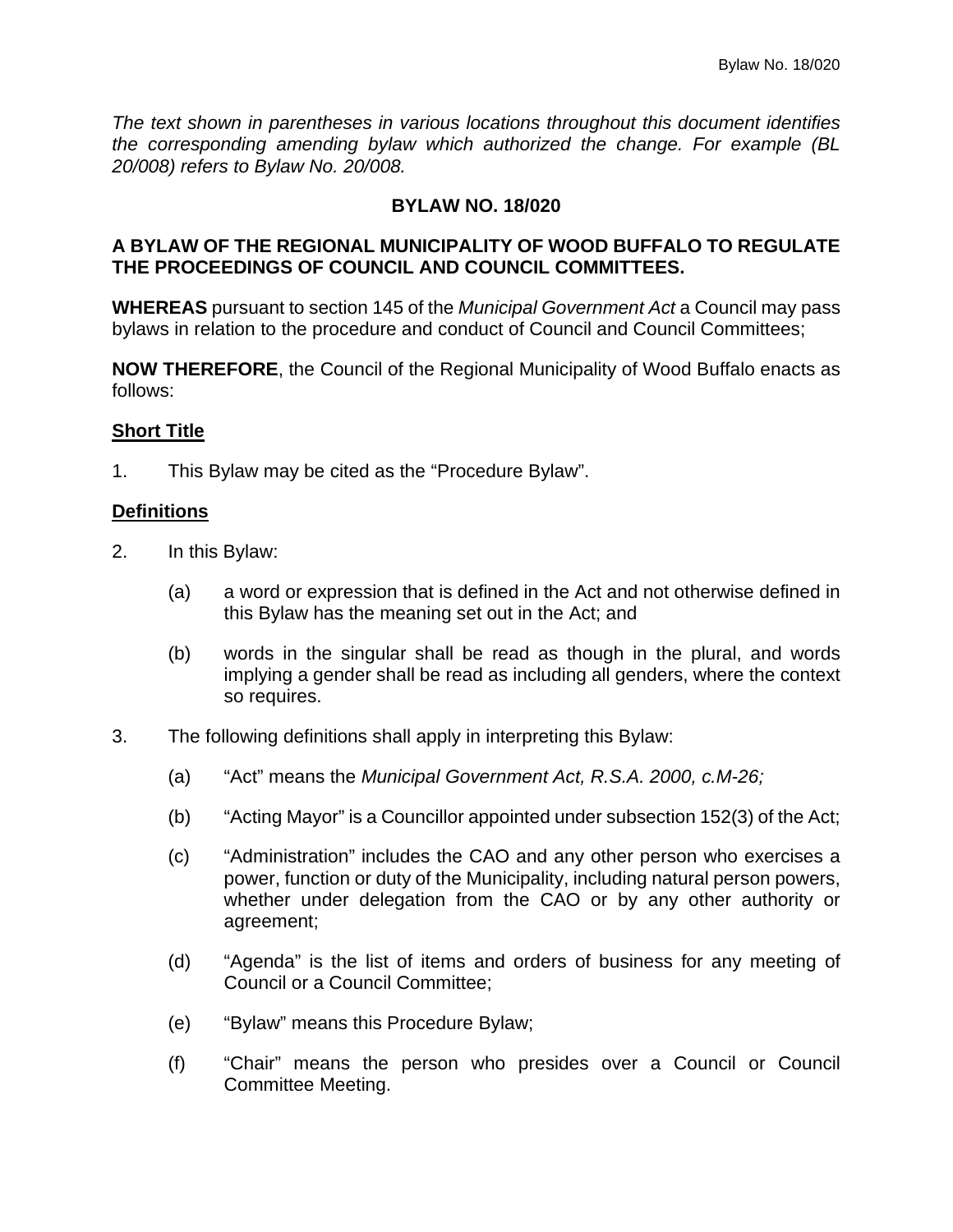- (g) "Chief Administrative Officer" or "CAO" means a person appointed by Council as chief administrative officer within the meaning of the Act, or a person to whom the appointed CAO has delegated any CAO power, function or duty;
- (h) "Committee of the Whole" is an informal meeting of Council established for the purpose of allowing Administration to share information with Council and the public;
- (i) "Consent Agenda" means a single item on the agenda of a council meeting in which the recommended action is to approve, without discussion, questions, or debate, the recommendations in each of the agenda reports referenced in the consent agenda report;
- (j) "Council Committee" means a committee, board or other body established by Council by bylaw;
- (k) "Councillor" means a person elected to be a member of the Council including the Mayor, and, where the context permits, includes the definition of "Member";
- (l) "Delegation" means any person other than Administration, who addresses Council at a regular Council meeting;
- (m) "Deputy Mayor' is a Councillor appointed under subsection 152(1) of the Act;
- (n) "*Ex Officio*" means a Member of a Council Committee by virtue of position.
- (o) "*In-camera*" means a Meeting or portion of a Meeting that is closed to the public;
- (p) "Matter of Substance" is an issue being discussed during meetings with the exception of items before Council for debate, motions or procedural matters.
- (q) "Mayor" is the chief elected official of the Municipality;
- (r) "Meeting" is a duly constituted regular or special meeting of Council or of a Council Committee where municipal business is conducted or issues are discussed;
- (s) "Member" means a Councillor acting as a member of a Council Committee;
- (t) "Motion" means a formal proposition put forward by a Councillor in attendance at a Meeting with the intention that it be put to a vote;
- (u) "Municipality" means the municipal corporation of the Regional Municipality of Wood Buffalo;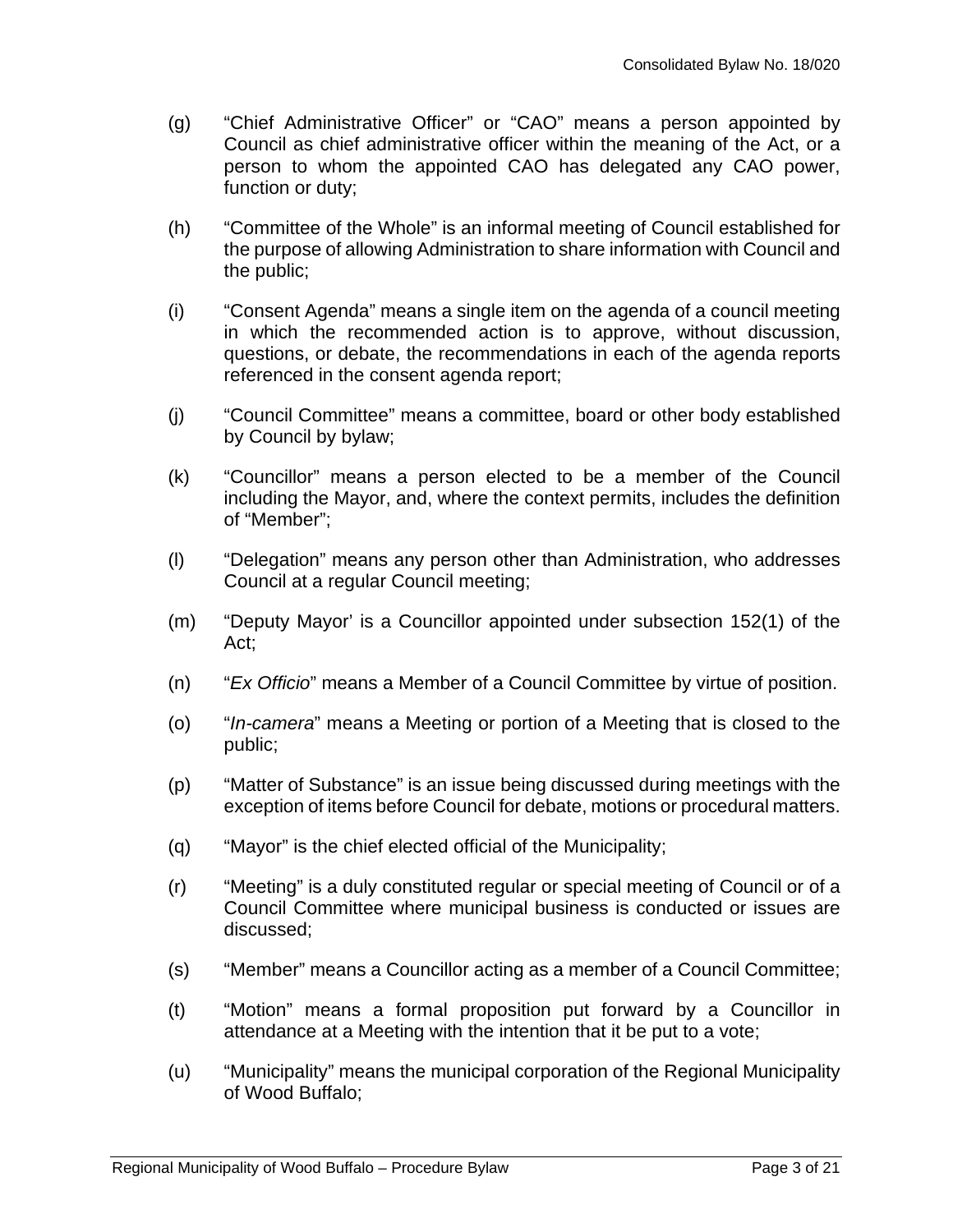- (v) "Notice of Motion" means the informing of Councillors, in writing, of the intent to put a new Motion forward at a subsequent Council Meeting.
- (w) "Notice of Public Hearing" means a formal notice issued by the CAO to announce the date, place, time and purpose of a Public Hearing and the steps a person must take to be scheduled as a Delegation before a Public Hearing.
- (x) "Organizational Meeting" means the annual meeting prescribed under subsection 192(1) of the Act;
- (y) "Point of Order" is the raising of a question by a Councillor to call attention to any deviation from a provision of this Bylaw or any other bylaw, statute or regulation, or to any procedural matter that according to this Bylaw must be raised by way of Point of Order;
- (z) "Point of Privilege" refers to all matters affecting the rights and privileges of Council collectively or of individual Councillors;
- (aa) "Public Hearing" is a Meeting of Council, or a dedicated portion of a Meeting, for the purpose of complying with Section 230 of the Act.
- (bb) "Quorum" is a majority of Councillors, or, in the case of a Council Committee, a majority of Members.
- (cc) "Resolution" is a motion which has been voted on and carried by Council.
- (dd) "Supplemental Motion" is a Motion directly related to the subject matter under discussion, but which does not constitute an amendment to the main Motion under consideration.

## <span id="page-4-0"></span>**Application**

- 4. This Bylaw shall govern the proceedings of Council and Council Committees.
- 5. When any matter relating to the proceedings of Council or Council Committees is not addressed in the Act or in this Bylaw, the provisions of the most recent version of *Robert's Rules of Order Newly Revised* will govern the matter.
- 6. In the event of conflict between the provisions of this Bylaw and *Robert's Rules of Order Newly Revised*, the provisions of this Bylaw shall apply.

## <span id="page-4-1"></span>**Electronic Participation at Meetings**

7. A Councillor may participate in a Meeting via teleconferencing or other electronic means that has been tested for reliability and can be muted to block background noise, subject to: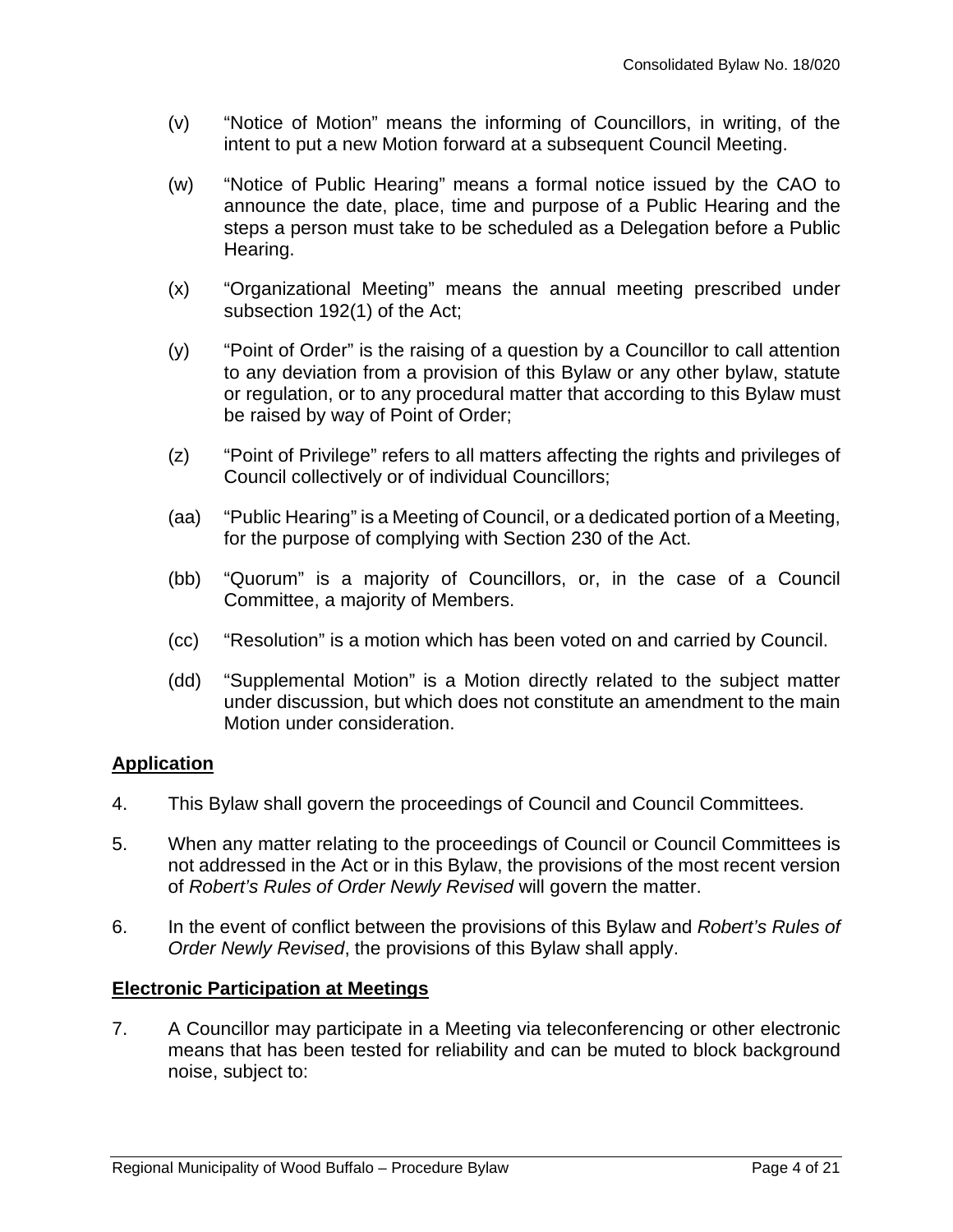- (a) the Councillor being from a rural ward, but is unable to travel to the meeting due to lack of travel options or inclement weather; or
- (b) the Councillor's participation is required to obtain quorum for the Meeting;
- (c) the Councillor's Health; or
- (d) during a special meeting of Council called pursuant to section 194 of the Act; or
- (e) for any other reason deemed necessary by a Councillor, however, whenever possible, Councillors will endeavor to attend all Council meetings in person.
- (f) All requests to electronically participate in a meeting must be received by the Chief Administration Officer and the Chief Legislative Officer by 12:00 noon the day of the meeting.

## **(BL 20/008, 22/001)**

7.1 Councillors participating in a closed session of Council via electronic means must ensure that they are in a private location so as to not disclose or release by any means any confidential information shared during the in-camera meeting.

## **(BL 22/001)**

- 8. The Chair may direct that the connection be terminated if the Councillor cannot be clearly understood, or if a poor connection or background noise is deemed to be disruptive to the meeting.
- 9. Notwithstanding Section 7, if a technical problem prevents or interrupts a Councillor's electronic participation in a Meeting, the minutes shall reflect the time at which the Councillor ceased to participate in the Meeting by reason of the technical problem. If such technical problem is later resolved and the Councillor rejoins the Meeting by electronic means without a vote on a Motion having taken place during the interruption in the Councillor's participation, the minutes shall reflect the time at which the Councillor rejoined the Meeting.
- 10. If electronic communication is interrupted during a Meeting and remains interrupted while a vote on a Motion is taken, the Councillor affected is deemed to have left the Meeting prior to the vote and shall not be permitted to rejoin the Meeting, either electronically or in person.
- 11. Participation in a Council Meeting by electronic means may take place as follows:
	- (a) At a Meeting that has been advertised as taking place at a publicly accessible meeting location, only Councillors may participate in the Meeting electronically, unless otherwise provided for by Resolution; or
	- (b) At a Meeting that has been advertised as being conducted by electronic or other communications facilities pursuant to section 199 of the Act, where all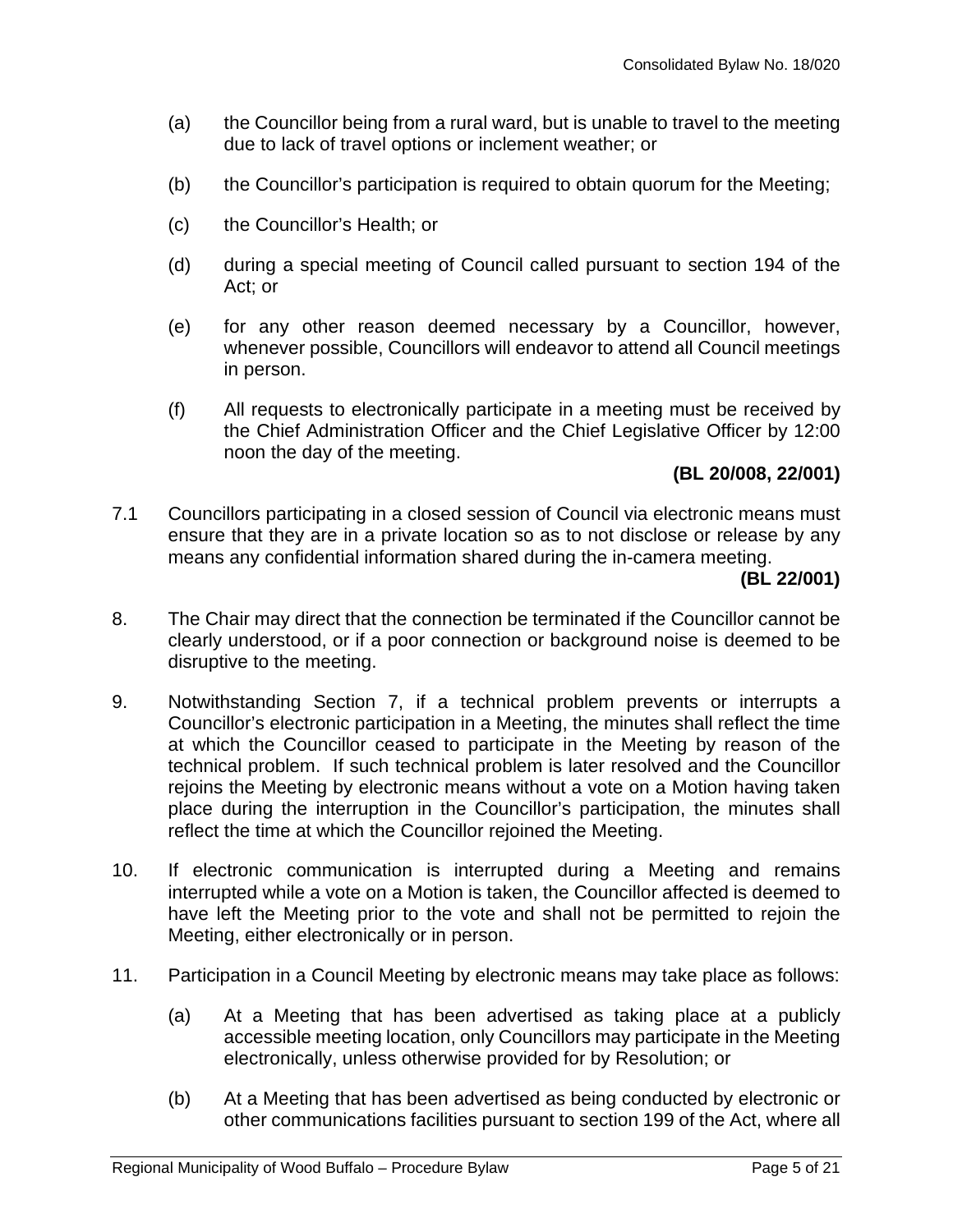participants are able to watch or hear each other by such electronic or other communications facilities.

## **(BL 20/008)**

#### <span id="page-6-0"></span>**Quorum**

- 12. As soon as there is a Quorum after the time fixed for a Meeting, the Chair shall call the Meeting to order.
- 13. If there is no Quorum within 30 minutes after the time set for the Meeting, the names of the Councillors present shall be recorded and no Meeting will take place on that date.
- 14. If at any time during a Meeting the quorum is lost, the Chair shall call a recess and if Quorum is not achieved again within 15 minutes, the Meeting will be adjourned.
- 15. The Agenda for an adjourned Meeting will be dealt with at the beginning of the next regular Meeting, unless a special Meeting is called before the next regular Meeting to deal with the business of the adjourned Meeting.

#### <span id="page-6-1"></span>**Pecuniary Interest**

- 16. A Councillor who has a reasonable belief that he has a pecuniary interest, as defined in the Act, in a matter scheduled before Council or a Council Committee must:
	- (a) declare and disclose to the CAO the general nature of the pecuniary interest a minimum of one business day prior to the date of the scheduled Meeting to determine if independent legal advice is required; and
	- (b) make a statement immediately prior to the matter being heard, identifying the general nature of the pecuniary interest, remove himself or herself from the Council Chamber until the matter is concluded, and abstain from discussion or otherwise voting on the matter.

## <span id="page-6-2"></span>**Agendas**

- 17. The CAO will ensure that each Agenda is reviewed with the Chair prior to finalization of the Agenda. The Chair shall have the ability to re-arrange agenda content and add or refuse items, except those for which a date has been set by Resolution or are emergent in nature.
- 18. Any Councillor may submit an item to the Mayor and the CAO for consideration of placement on a future Council Meeting Agenda. A Councillor who submits an item for consideration that is not placed on a Council Agenda, retains the right to serve a Notice of Motion to compel debate and voting on the matter at a future meeting.
- 19. The final Agenda for a Council Meeting shall list the order of business, as determined during the process set out in section 17 of this Bylaw.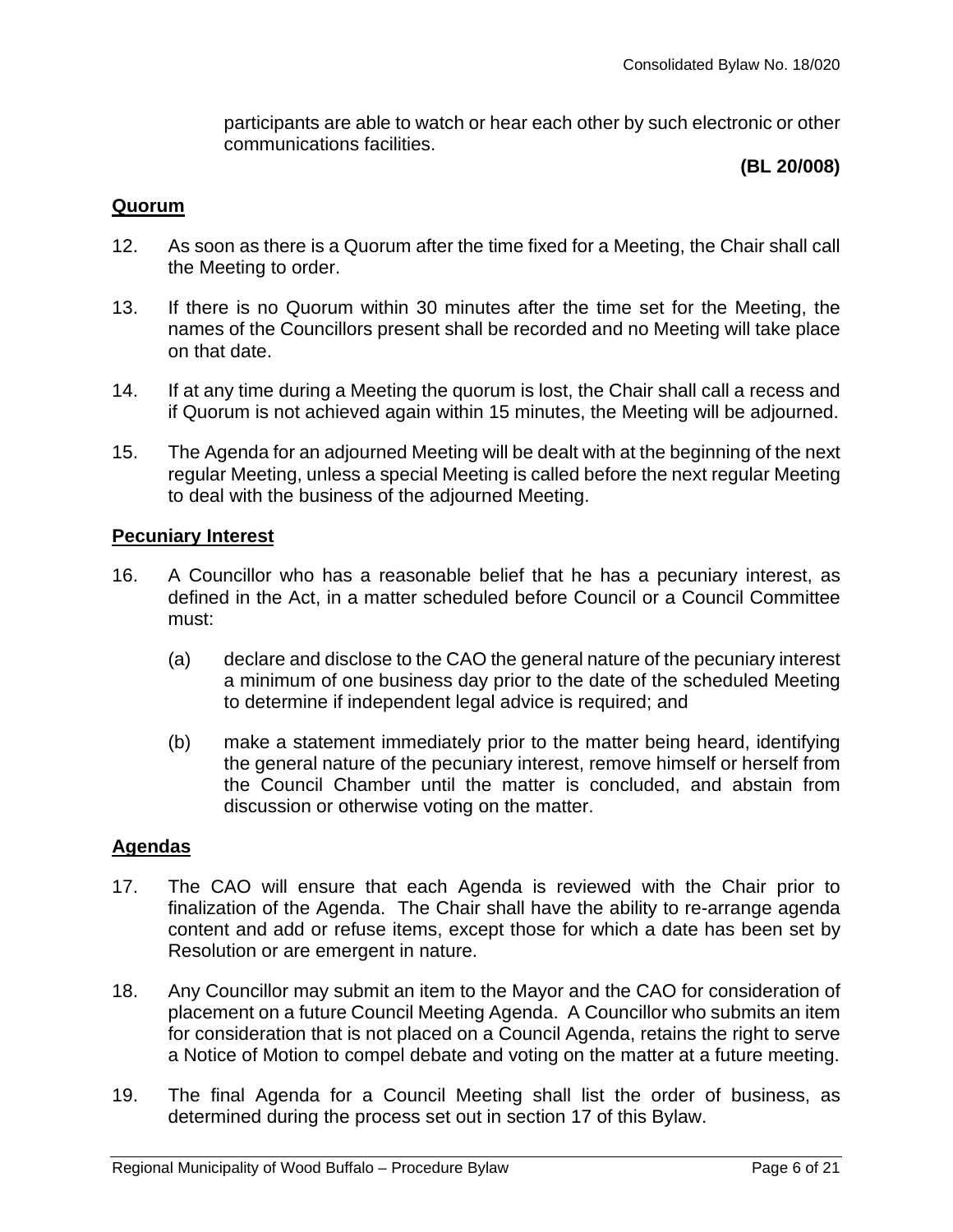- 20. Once a Meeting Agenda has been published on the Municipality's website, it may only be modified by a Resolution of Council when adopting the Agenda at the Meeting to which it applies.
- 21. A regular Meeting Agenda and all supporting documentation will be distributed to all Councillors and posted on the municipal website on the Friday immediately preceding the Meeting, or as soon as practicable thereafter. Supporting documentation that is received too late to be included with the Agenda will be made available as soon as reasonably practicable.

## <span id="page-7-0"></span>**Consent Agenda**

- 22. The following matters are eligible for placement on the consent agenda:
	- (a) any bylaws scheduled for first reading;
	- (b) Council Committee reports and recommendations;
	- (c) reports presented for information purposes only;
	- (d) approval of minutes;
	- (e) confidential matters; and
	- (f) any other item added at Council's discretion during adoption of the Agenda.
- 23. Despite section 22, a Councillor may add any item to or exempt any item from the Consent Agenda. Such request must be made before voting occurs on the Consent Agenda.
- 24. A Councillor may request for any item to be removed from the Consent Agenda and placed on to the Agenda. Such request must be made before voting occurs on the Consent Agenda.
- 25. Approval of the Consent Agenda shall be by one single resolution and may include approval of all the recommendations contained in the respective reports.
- 26. Council will deal with items for debate in the order that they appear on the agenda, unless otherwise determined in accordance with Section 22.
- 27. A motion must be made before any exempted item is discussed, debated, or the subject of questions.

#### <span id="page-7-1"></span>**Minutes of Meetings**

28. The Chief Legislative Officer will prepare or cause to be prepared written minutes of Council, Committee of the Whole and Council Committee Meetings.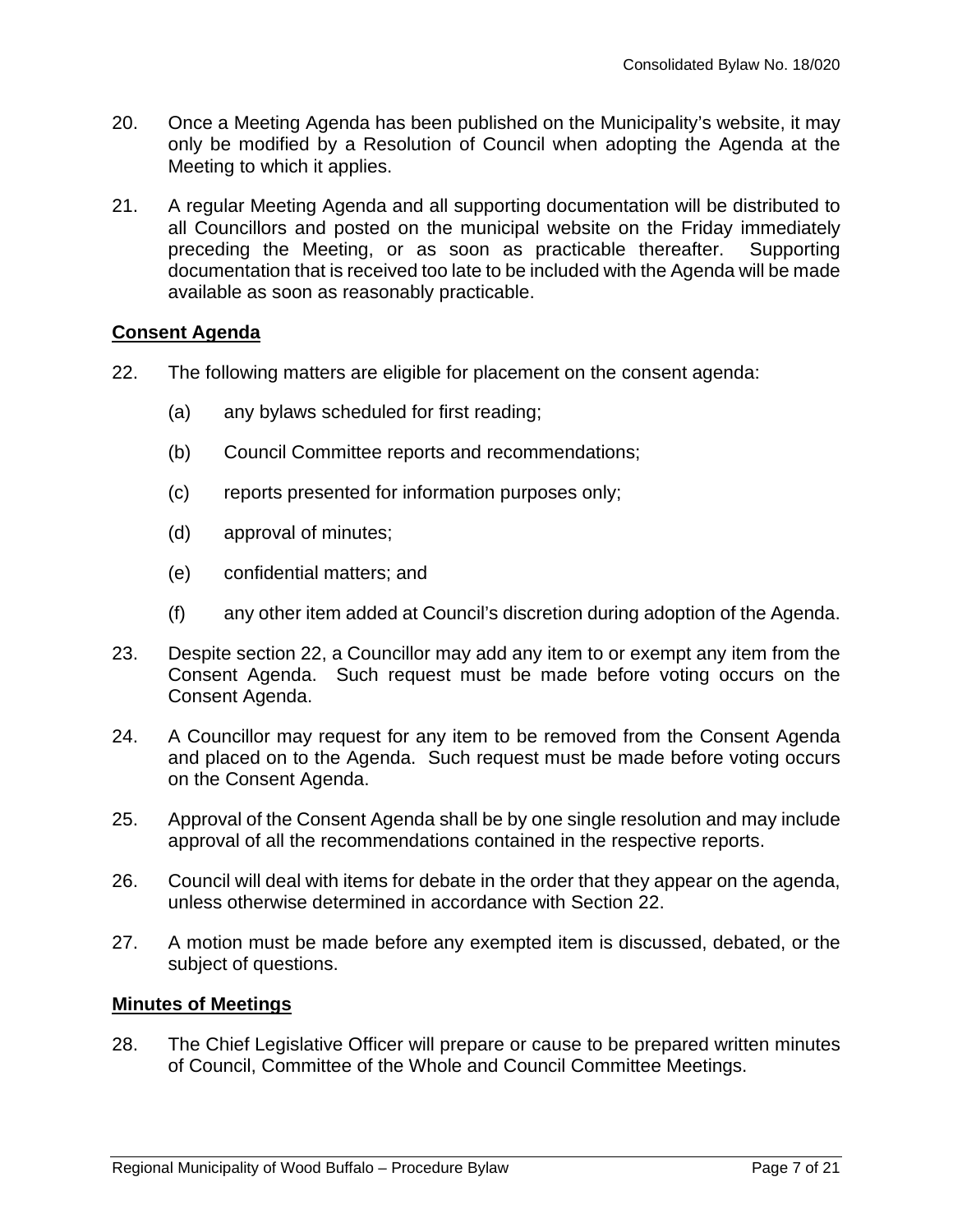- 29. At every regular Meeting, the minutes of the previous regular Meeting and any special Meeting held more than 48 hours prior to the current Meeting shall be considered for adoption.
- 30. The minutes shall be a concise record focusing on identifying those in attendance who participated in the Meeting, Motions made and the results of votes on Motions. The minutes may include clarifications or requests for information but shall not include comments made in the course of discussion or debate.
- 31. The minutes will reflect the time that any Councillor leaves the Meeting, and, if applicable, the time that the Councillor returns.
- 32. Meetings may be recorded, with the exception of any portion of a Meeting that is held *in camera*.

## <span id="page-8-0"></span>**Organizational Meeting of Council**

- 33. An Organizational Meeting of Council must be held annually within two weeks after the third Monday in October at a date and time set by Council, except in the year of a general election when the CAO shall determine the date and time for the Organizational Meeting.
- 34. At or before the first Organizational Meeting of a Council term, all Councillors must take the oath of office before dealing with any matter of business.
- 35. At the Organizational Meeting, Council must by resolution:
	- (a) establish a Deputy Mayor and Acting Mayor roster for the following year; if consensus cannot be reached, the order of appointments shall be determined by random draw.
	- (b) make appointments to Council Committees and other agencies and boards to which a liaison is appointed;
	- (c) establish a schedule of regular Council Meetings for the following year; and
	- (d) deal with any other business described in the notice of the Meeting.
- 36. Seating in the Council Chamber shall be re-assigned immediately prior to each Organizational Meeting, with seat selection to occur via random draw conducted by the Chief Administrative Officer.

## <span id="page-8-1"></span>**Recess Periods**

- 37. Regularly scheduled Council Meetings and Council Committee Meetings shall not be held during the following scheduled recess periods:
	- (a) Summer Recess the period immediately following the second Tuesday in July and ending on the Monday prior to the second Tuesday in September;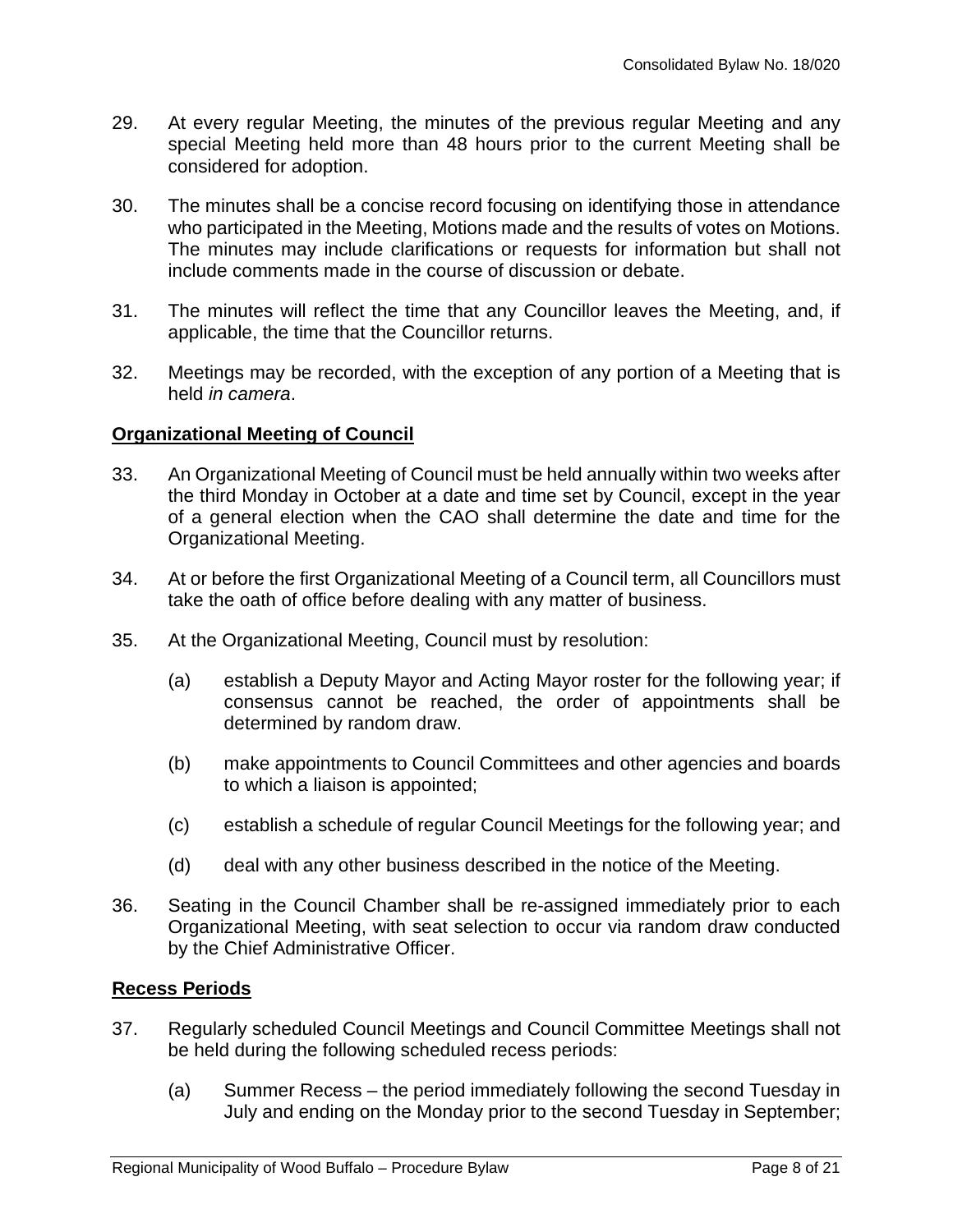- (b) Christmas Recess the period immediately following the second Tuesday in December and ending on the Monday prior to the second Tuesday in January;
- (c) in an election year, during the period between Nomination Day and Election Day; and
- (d) any other recess period established by Council resolution.

## <span id="page-9-0"></span>**Council Meetings**

- 38. Regular Council Meetings will be held in the Council Chamber on the time and dates established at the Organizational Meeting.
- 39. In the absence of any other method of notice having been adopted by Council, the schedule of regular Council Meetings will be posted on the municipal website and the date, time and location of special Council Meetings will be posted on the municipal website as soon as practicable after that information is available.
- 40. The Mayor is the Chair of Council Meetings. If the Mayor is absent the Deputy Mayor shall take the Chair, and if the Deputy Mayor is also absent the Acting Mayor shall take the Chair. In the absence of the Mayor, the Deputy Mayor and the Acting Mayor, the CAO shall begin the Meeting by calling for a motion for the appointment of a Chair from among the Councillors present.
- 41. All Council Meetings shall be open to the public and no person may be excluded up to the capacity limit of the Council Chamber, except for improper conduct as determined by the Chair. When there are more members of the public who wish to attend a Council Meeting than may be safely and lawfully accommodated in Council Chamber, the Chief Legislative Officer shall make reasonable efforts to accommodate as much of the overflow as possible in other areas of the building where there is access to the proceedings of the Meeting via television or other visual means.
- 42. Where possible and practical, Council shall hold special Council Meetings in rural communities to deal with matters of significant importance or impact to the community.
- 43. The CAO is authorized to cancel a scheduled Council meeting due to emergent reasons or insufficient agenda items. In such instances, cancellation shall be communicated to the public by way of news release and posting to the municipal website and social media accounts as soon as practicable.

## <span id="page-9-1"></span>**In-Camera Sessions**

44. Council and Council Committees may, by resolution, close all or part of a Meeting to the public if a matter to be discussed falls within one of the exceptions to disclosure as set out in *the Freedom of Information and Protection of Privacy Act*, R.S.A. 2000, c.F-25, as amended.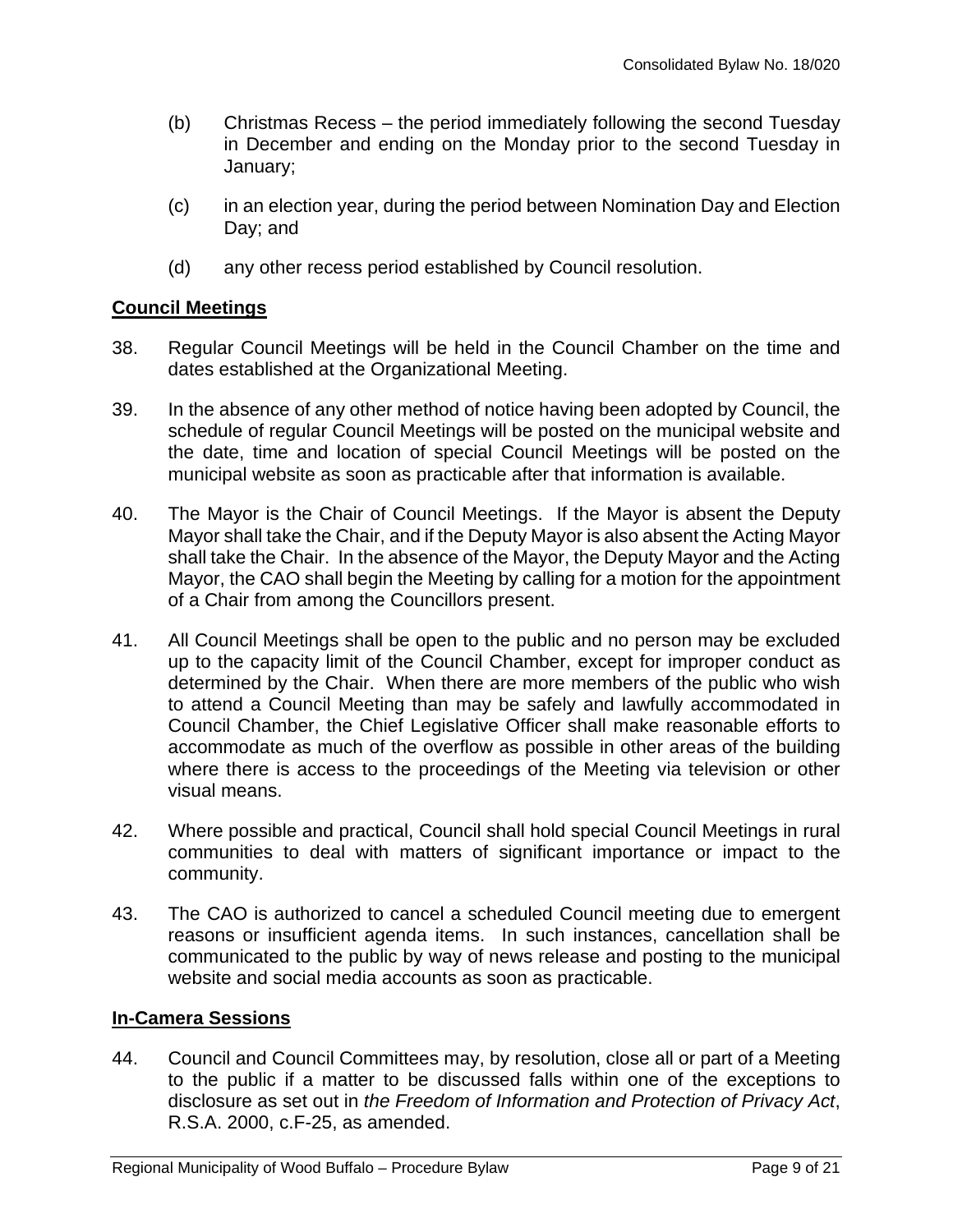- 45. An *in-camera* Meeting may include one or more persons invited to attend by Council.
- 46. The only Motion that may be passed during an *in-camera* Meeting is a Motion to reconvene in public.
- 47. All matters discussed during an *in-camera* Meeting must be kept confidential.

#### <span id="page-10-0"></span>**Scheduled Delegations**

- 48. A person may submit a written request to make a presentation to the Council as a scheduled Delegation, either on the person's own behalf or as a representative of a group or organization. The request must clearly identify the general nature of the intended presentation and include all supporting materials. Requests must be received at the office of the Chief Legislative Officer no later than 12:00 noon on the Wednesday immediately preceding the Meeting.
- 49. All presentation requests will be reviewed in accordance with the Council Presentation Request Policy, or any successor policy dealing with the scheduling of Delegations, and may be approved, referred to Administration or refused at Agenda Review.
- 50. All scheduled Delegations will be allocated a maximum of five (5) minutes to make a verbal submission to the Meeting.

#### <span id="page-10-1"></span>**Unscheduled Delegations**

- 51. Despite section 48 the Chair shall, at the commencement of all Meetings, direct anyone in the gallery who wishes to speak to an item on the Agenda to register with Legislative Services. Those who register with Legislative Services are considered unscheduled delegations, only those registered will be given an opportunity to speak. Unscheduled delegations shall be permitted a maximum of five (5) minutes to speak to the specific agenda item, with the exception of:
	- (a) any bylaw or other matter that requires a Public Hearing or for which a Public Hearing has already been held;
	- (b) any item that is presented for information purposes only;
	- (c) any item that is addressed through the consent agenda; and
	- (d) scheduled delegations.
- 52. All unscheduled Delegations must clearly state their name, address and/or area of residence and identify the Agenda item to which they are speaking.
- 53. Unscheduled delegations are not permitted to speak more than once to a single agenda item.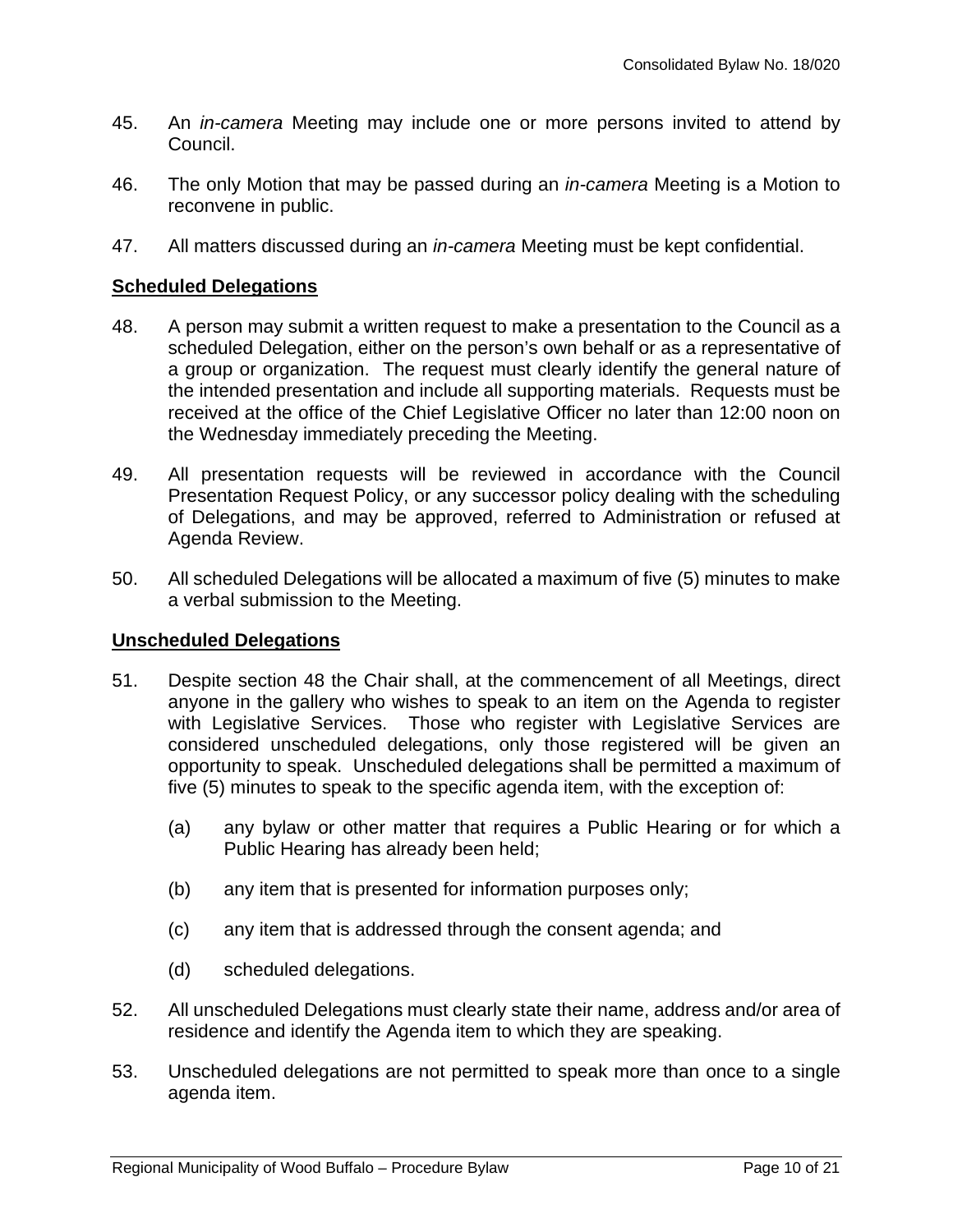## <span id="page-11-0"></span>**Questions**

- 54. Upon being recognized by the Chair, a Councillor may pose questions for clarification to a Delegation, the CAO and/or appropriate Administration. Debate is not permitted at the Delegation stage.
- 55. Any question posed to Council may be referred to the CAO and/or appropriate Administration, and it is not required that Council provide a response at that time.

## <span id="page-11-1"></span>**Presentations**

56. A person invited by Administration or Council to present during a Council Meeting may be scheduled on the Agenda as a Presentation rather than a Delegation. In such case, all procedural rules of this Bylaw pertaining to Delegations apply, with the exception of the time allocation, which is subject to confirmation when the Agenda is reviewed with the Chair.

## <span id="page-11-2"></span>**Public Hearings**

- 57. The procedure for conducting a Public Hearing is as follows, in sequence:
	- (a) The Chair will declare the Public Hearing open and advise of the process to be followed. A motion is not required.
	- (b) Administration will be called upon to introduce the item, provide a brief overview, and clearly indicate whether or not the item is recommended for approval.
	- (c) The proponent or applicant will be permitted a maximum of five minutes to present opening remarks.
	- (d) The Chair will then call upon those who have registered with Legislative Services to speak to the matter. All persons are required to provide their name, address and/or area of residence and a brief explanation of the nature of their interest in the matter, after which they will be allocated a maximum of five (5) minutes to present their position.
	- (e) After each person has spoken, whether scheduled or unscheduled, any Councillor may ask the speaker relevant questions, but shall not otherwise comment, engage in debate or state opinions on the matter.
	- (f) After all persons who wish to speak have spoken, any Councillor may ask Administration relevant questions, but shall not otherwise comment, engage in debate or state opinions on the matter.
	- (g) After all questions have been posed and answered, the Chair will declare the Public Hearing closed. If it is anticipated that the Public Hearing may be resumed at a future date, the Chair may opt to declare an adjournment, as opposed to closing the Public Hearing.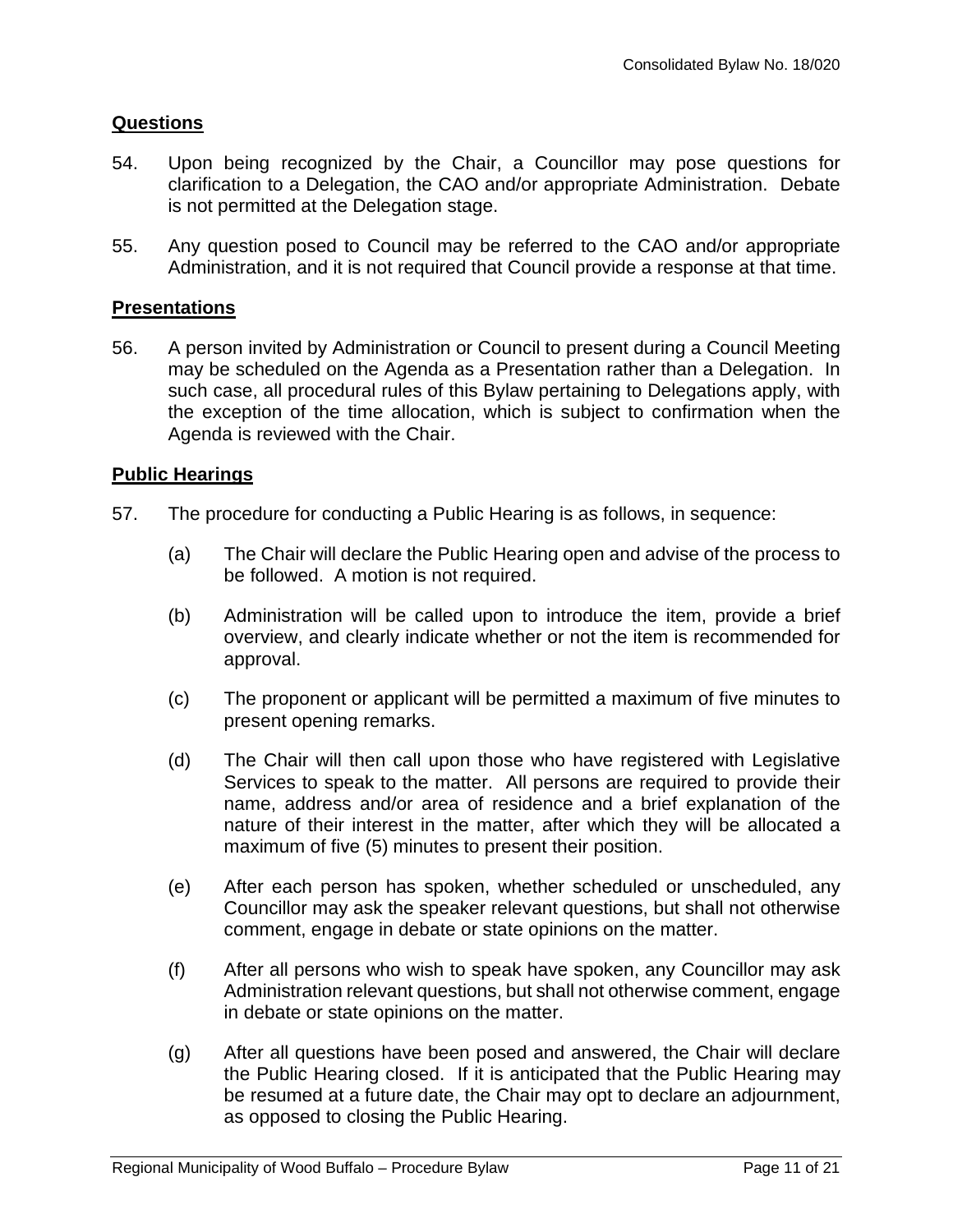- 58. The minutes of the Council Meeting during which a Public Hearing is held must contain the name of each speaker and indicate the nature of the speaker's interest.
- 59. Council may, at its discretion, schedule a non-statutory hearing for any other matter. In such cases, sections 56-57 of this Bylaw shall apply.

#### <span id="page-12-0"></span>**Meeting Procedure**

- 60. Only Councillors, the CAO and persons authorized by the Chair are permitted to come within the enclosure formed by the Councillors' chairs during a Meeting.
- 61. Only Councillors or other persons recognized by the Chair shall be allowed to address Council during a Meeting.
- 62. The Chair will preserve order and decorum and decide all questions relating to the orderly procedure of the Meeting, subject to an immediate appeal by a Councillor from any ruling.
- 63. If a ruling of the Chair is appealed, the Chair will give concise reasons for the ruling and Council will, without debate, determine by a show of hands whether to uphold or overturn the ruling. The Chair shall comply with the decision of the Council.
- 64. Only matters of substance or rulings on Points of Order can be appealed.
- 65. If the Chair wishes to leave the chair for any reason, the Chair must call on the Deputy Mayor, or in the Deputy Mayor's absence, the Acting Mayor, to preside.
- 66. Councillors must address the Chair when speaking.
- 67. All Councillors must be provided with an opportunity to speak to a Motion before any Councillor is permitted to speak to the Motion a second or subsequent time.
- 68. Councillors must attempt to remain in the Council Chamber at all times during a Meeting. If a Councillor must leave the Council Chamber for a short time for personal reasons, the Councillor shall so indicate by a signal to the Chair which may be non-verbal, and upon acknowledgement by the Chair the Councillor may leave the Council Chamber while proceedings continue. In such case, the Chair shall avoid calling for a vote while the Councillor is not present in the Council Chamber and shall afford the Councillor a reasonable time to return before any vote is taken.

#### <span id="page-12-1"></span>**Voting Procedures**

- 69. A motion relating to a matter not within the jurisdiction of Council is not in order.
- 70. Votes on all Motions must be taken as follows:
	- (a) the Chair will ensure that the Motion to be voted upon is clear by either: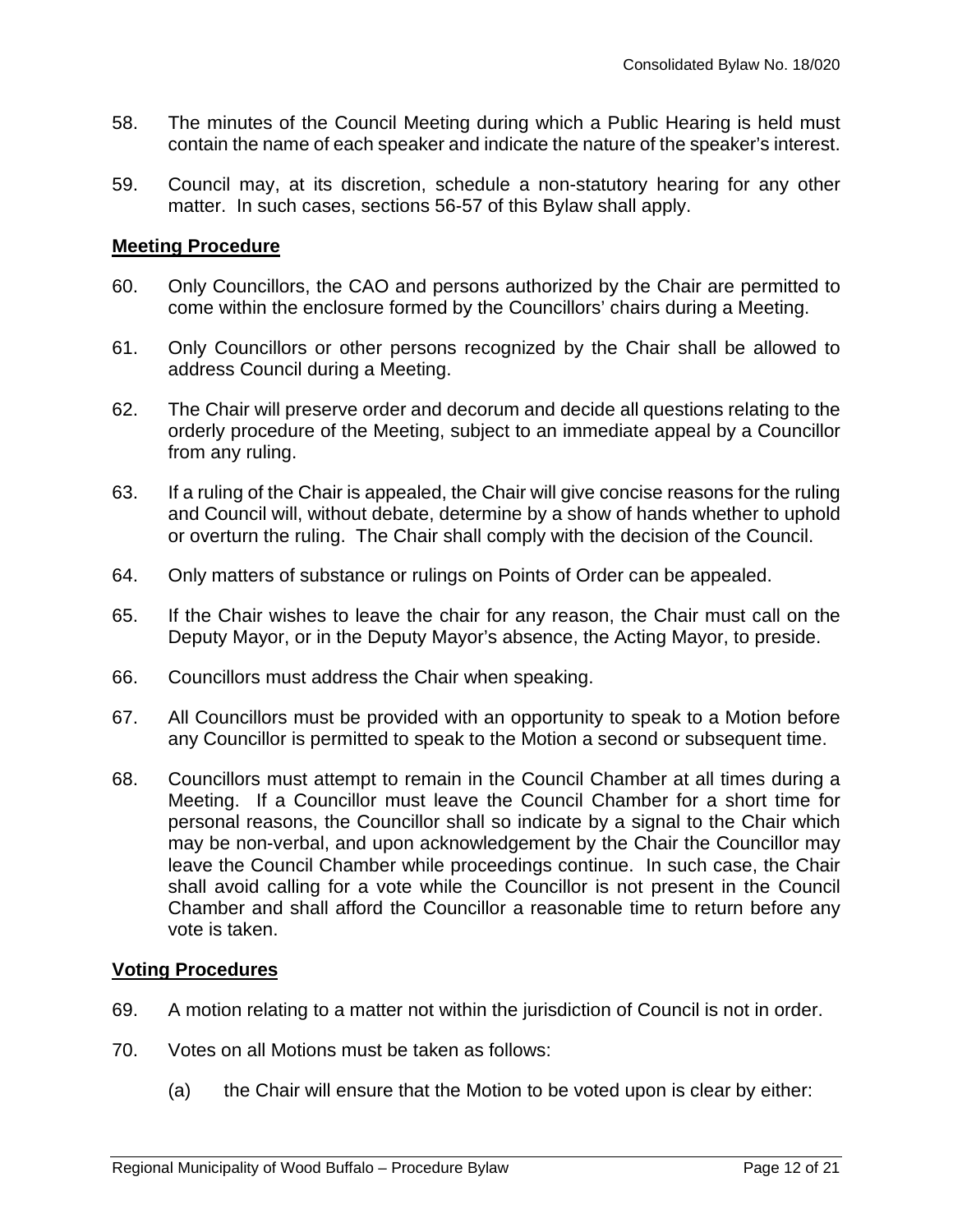- (i) confirming that the Motion is viewable by Councillors, either in hard copy or electronically; or
- (ii) requesting that the Councillor who made the Motion restate it immediately prior to the vote.
- (b) Councillors must vote on all matters unless required or permitted to abstain from voting under the Act, or any other bylaw or enactment.
- (c) Councillors must:
	- (i) use the electronic voting system;
	- (ii) vote by show of hands if the electronic voting system is unavailable; or
	- (iii) vote verbally by stating "yes" or "no" to the motion if participating via teleconference or other electronic means.
- (d) The Chair will announce the result of the vote, indicating whether or not the vote was unanimous, or the number of votes for and against the motion.
- 71. Once a vote has been called, no Councillor will be given an opportunity to speak to the matter.
- 72. After the Chair declares the result of a vote, Councillors may not change their recorded votes, except where the electronic voting system has incorrectly identified a Councillor as having voted for or against a Motion.

## <span id="page-13-0"></span>**Conduct of Councillors at meetings**

- 73. Councillors must:
	- (a) adhere to the Council Code of Conduct Bylaw;
	- (b) refrain from using crude, vulgar, profane or offensive language in the Meeting, or disturbing the orderly business of the Meeting in any way;
	- (c) respect and follow all applicable procedural rules;
	- (d) respect and obey all rulings of the Chair except in the case of an appeal of a Chair's decision that is upheld by the Council;
	- (e) except in case of medical emergency or when section 68 applies, refrain from leaving their seats or making any noise while a vote is being taken or the result declared;
	- (f) refrain from re-entering the Meeting while the vote is being taken, if absent from the Meeting due to pecuniary interest;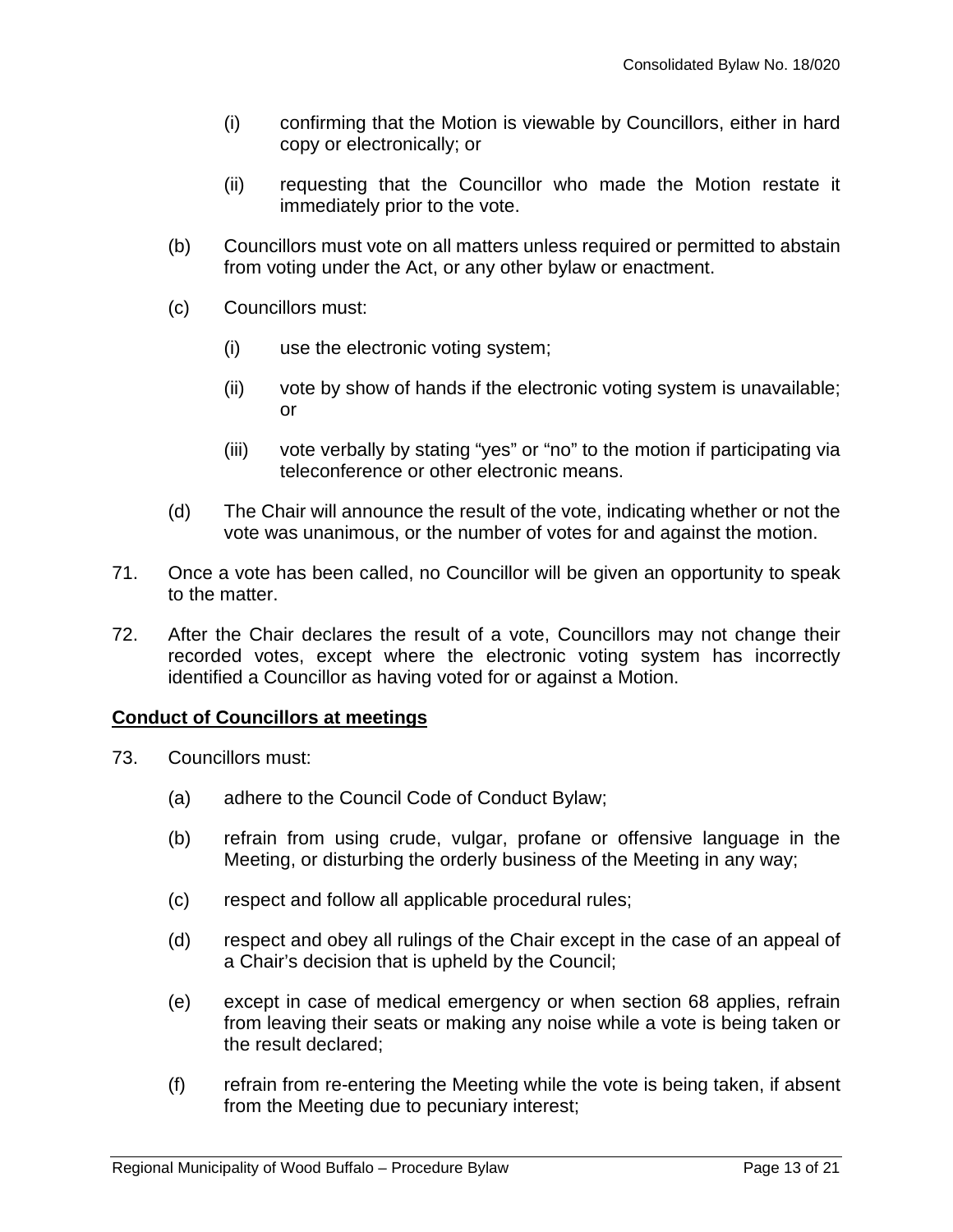- (g) refrain from interrupting other speakers, except to raise a Point of Order or a Point of Privilege.
- (h) refrain from using a cell phone or any other electronic device during a Meeting to access social media, which includes, but is not limited to, applications such as Facebook, Twitter, Instagram, and others; and
- (i) not use a cell phone or any other electronic device during a Meeting to engage on any social media platform or send or receive private, text or instant messages from any person, including another Councillor, while the Meeting is in progress.
- 74. When a Point of Order is called, the Councillor calling the Point of Order must identify the deviation.
- 75. The Chair may call to order any Councillor who is out of order.
- 76. When a Councillor persists in a breach of order, after having been called to order by the Chair, the Chair may declare the breach and name the offending Councillor.
- 77. Subject to Section 76 the name of the offending Councillor and breach declared by the Chair shall be noted in the minutes.
- 78. If a Councillor who has been named by the Chair under section 76 apologizes for the breach and withdraws any objectionable statements, the Councillor may remain in the Meeting and continue to participate in the Meeting, and the Chair shall in that event direct that the notation of the declaration of the breach and naming of the Councillor be removed from the minutes.
- 79. If a Councillor who has been named by the Chair under Section 76 refuses to apologize for the breach, the Councillor must immediately leave the Meeting. Immediately thereafter, Council must vote, without debate, on whether to expel the Councillor for the duration of the Meeting.
- 80. If a Councillor is expelled under Section 79, the Councillor must not return to the Meeting for the duration of the Meeting.
- 81. The Chair may declare a Meeting recessed or adjourned if an expelled Councillor does not leave the Meeting voluntarily.
- 82. No expulsion of a Councillor under Section 79 shall extend beyond the Meeting in progress.
- 83. Subject to Section 68 and 73(e) a Councillor who wishes to leave the Meeting for any reason other than having declared a pecuniary interest shall so advise the Chair on a Point of Privilege. The times of the Councillor's departure and subsequent return shall be noted in the minutes.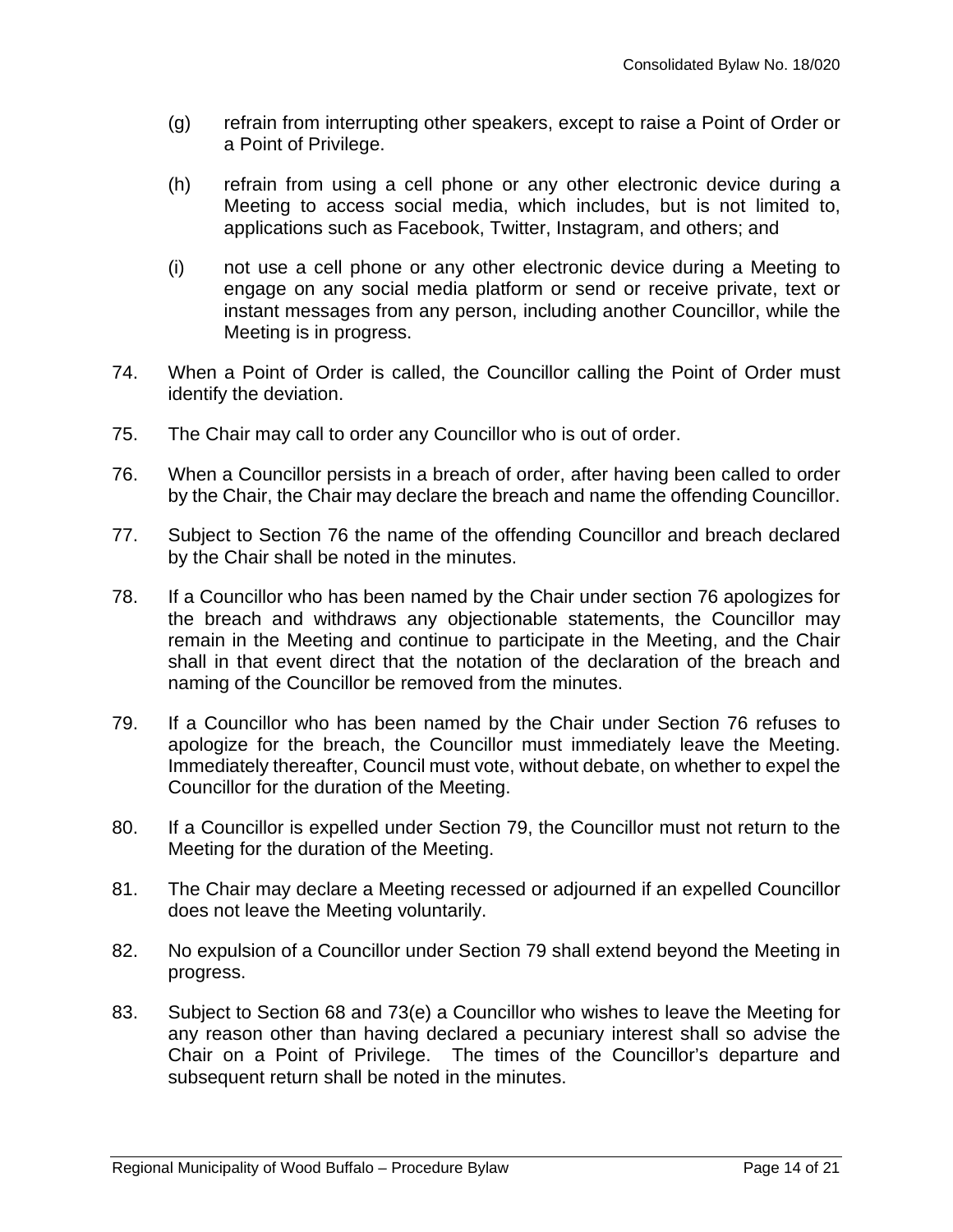84. If a Councillor has temporarily left the Meeting, other than for declaring a pecuniary interest, and a vote is about to be taken, the Chair shall recess the Meeting for up to 10 minutes to allow the Councillor to return to the Meeting to participate in the vote. If the Councillor has not returned after 10 minutes, the Chair shall call the Meeting back to order and the vote shall proceed.

#### <span id="page-15-0"></span>**Conduct of the Public at Meetings**

- 85. During a Meeting, members of the public must conduct themselves in accordance with the Guidelines set out in Schedule "A" to this Bylaw. The Chair may order any member of the public who fails to adhere to the Schedule "A" Guidelines, or who otherwise disturbs the proceedings of Council by words or actions or in any other manner, to be expelled from the Meeting.
- 86. The Chief Legislative Officer shall ensure that the Schedule "A" guidelines are displayed outside the Council Chamber where all members of the public may see and read them before entering Council Chamber and are posted on the Municipality's website.
- 87. The Chair may request the assistance of a security guard or peace officer if a person ordered expelled by the Chair does not leave voluntarily.

#### <span id="page-15-1"></span>**Motions**

- 88. A recommendation in a report does not constitute a motion until a Councillor has formally moved it.
- 89. Once a Motion has been moved and accepted by the Chair, it may only be withdrawn with the consent of the majority of Councillors present at the Meeting.
- 90. The mover of any Motion may speak and vote for or against the Motion.
- 91. Unless otherwise specified in this Bylaw, a Motion is passed when a majority of Councillors participating in the Meeting and entitled to vote have voted in favour of the Motion. A Motion put to a vote and not passed is defeated and does not result in a Resolution.
- 92. A matter not amounting to a Motion that is put to a vote of the Council in the same manner as a Motion, such as a challenge to a ruling of the Chair on a Point of Order, becomes an act of the Council if a majority of Councillors present indicate support for it.
- 93. The Chair may participate in debate and vote on all matters before Council, without relinquishing the Chair.
- 94. The Chair may make Motions but must vacate the Chair in order to do so and while the Motion is being debated.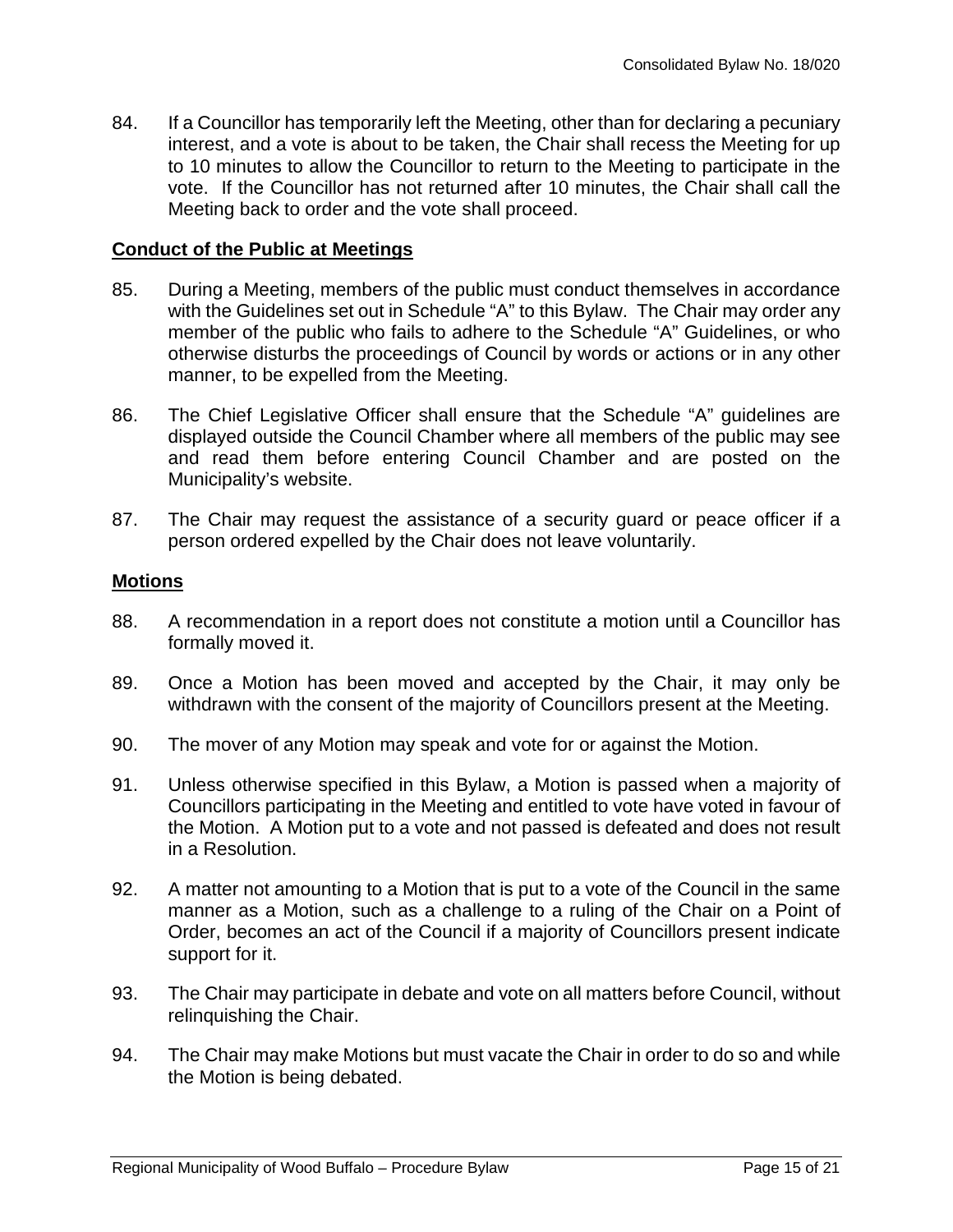- 95. Any Councillor may require a Motion under debate to be re-read at any time during the debate if the Motion is not electronically displayed in the Council Chamber but must not interrupt a speaker to do so.
- 96. When a Motion is under debate, no other Motion shall be made except to:
	- (a) **table** ("lay on the table") which means to cease discussion on the current topic to address another matter that the Councillor considers to be of greater urgency. A Motion to table is not debatable. If a Motion to table is passed, the Motion under debate is no longer debatable and a Motion to "lift from the table" is required to resume consideration of the matter. If not lifted from the table during the same Meeting, a tabled Motion expires at the end of that Meeting;
	- (b) **call for the question** which means to close debate and ask that a vote be taken on the Motion under debate. A Motion to call for the question is not debatable but is only in order if all Councillors have had an opportunity to speak to the Motion under debate. If a Motion to call for the question is in order and passes, the Chair must put the Motion under debate to an immediate vote;
	- (c) **refer** which means to redirect a matter under consideration to another party, such as Administration. A Motion to refer must include instructions to the referral body and is debatable;
	- (d) **defer** which means to temporarily set aside a Motion under debate to a future Meeting. A Motion to defer must identify a timeline for the matter to be brought back to Council and is debatable;
	- (e) **amend** which means to modify the wording of a motion. An amending motion is debatable;
	- (f) **move** *in-camera*; or
	- (g) **reconvene in public**.

## <span id="page-16-0"></span>Amending Motions

- 97. A Councillor may only amend the Councillor's own Motion for the purpose of clarifying the Motion's intent without affecting the substance of the Motion. The Chair may accept such a "friendly amendment" upon putting a request to that effect to the Meeting and if no other Councillor objects. A Councillor may also propose such a "friendly amendment" to another Councillor's Motion, which may be accepted by the Chair if the other Councillor agrees and no Councillor objects.
- 98. A proposed amendment to a Motion under debate that changes the Motion under debate in any substantive way must take the form of a Motion to amend and is debatable. A Motion to amend must be relevant to the subject matter of the Motion under debate and must not propose a direct negative of the Motion under debate.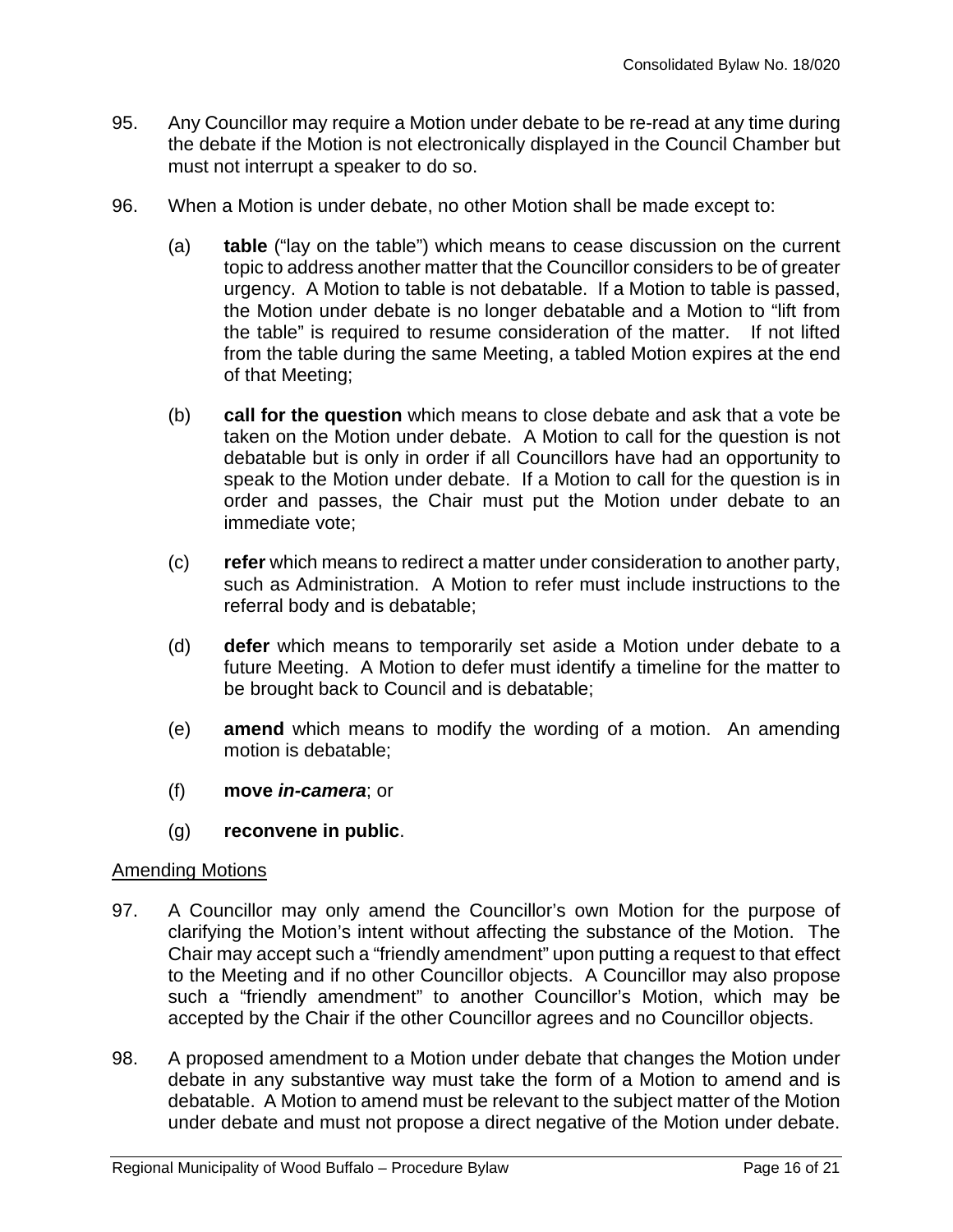- 99. Only one amendment to the main Motion under debate may be before the Meeting at any time, but a Motion to amend the proposed amendment may be before the Meeting at the same time.
- 100. When a Motion to amend is on the floor, Councillors may debate only the proposed amendment, not the main Motion under debate to which the amendment pertains.
- 101. An amendment to an amendment, if any, shall be voted upon before the Motion to amend. If no other amendment to the Motion to amend is proposed, the Motion to amend shall then be voted upon. Only after all Motions to amend have been put to a vote shall the main Motion under debate be put to a vote.

#### <span id="page-17-0"></span>Splitting Motions

102. When a Motion under debate contains distinct propositions, at the request of any Councillor on a Point of Order, the Chair shall call for separate votes on each proposition.

#### <span id="page-17-1"></span>Reconsideration

- 103. After a Motion has been voted upon, but before the Meeting is adjourned, any Councillor who voted with the prevailing side may move for reconsideration of a previous Motion.
- 104. Debate on a Motion for reconsideration of a previous Motion must be confined to reasons for or against reconsideration of the previous Motion.
- 105. If a motion to reconsider a previous Motion is passed, such reconsideration shall become the next order of business despite the Agenda for the Meeting. Council may affirm, overturn or vary a Motion under reconsideration.
- 106. A Councillor who voted with the prevailing side on a Motion may serve notice of intention to bring a Motion for reconsideration at a subsequent Council Meeting; however, a motion for reconsideration is out of order if the original Motion has already been acted upon irrevocably.

#### <span id="page-17-2"></span>Supplemental Motions

- 107. Supplemental Motions are in order only when directly related to the subject matter under consideration, and do not require the serving of prior notice by the Councillor.
- 108. Any Motion not directly related to the subject matter under consideration requires the serving of a Notice of Motion, unless 2/3 of the Council Members in attendance, by resolution, vote in favour of dispensing with notice.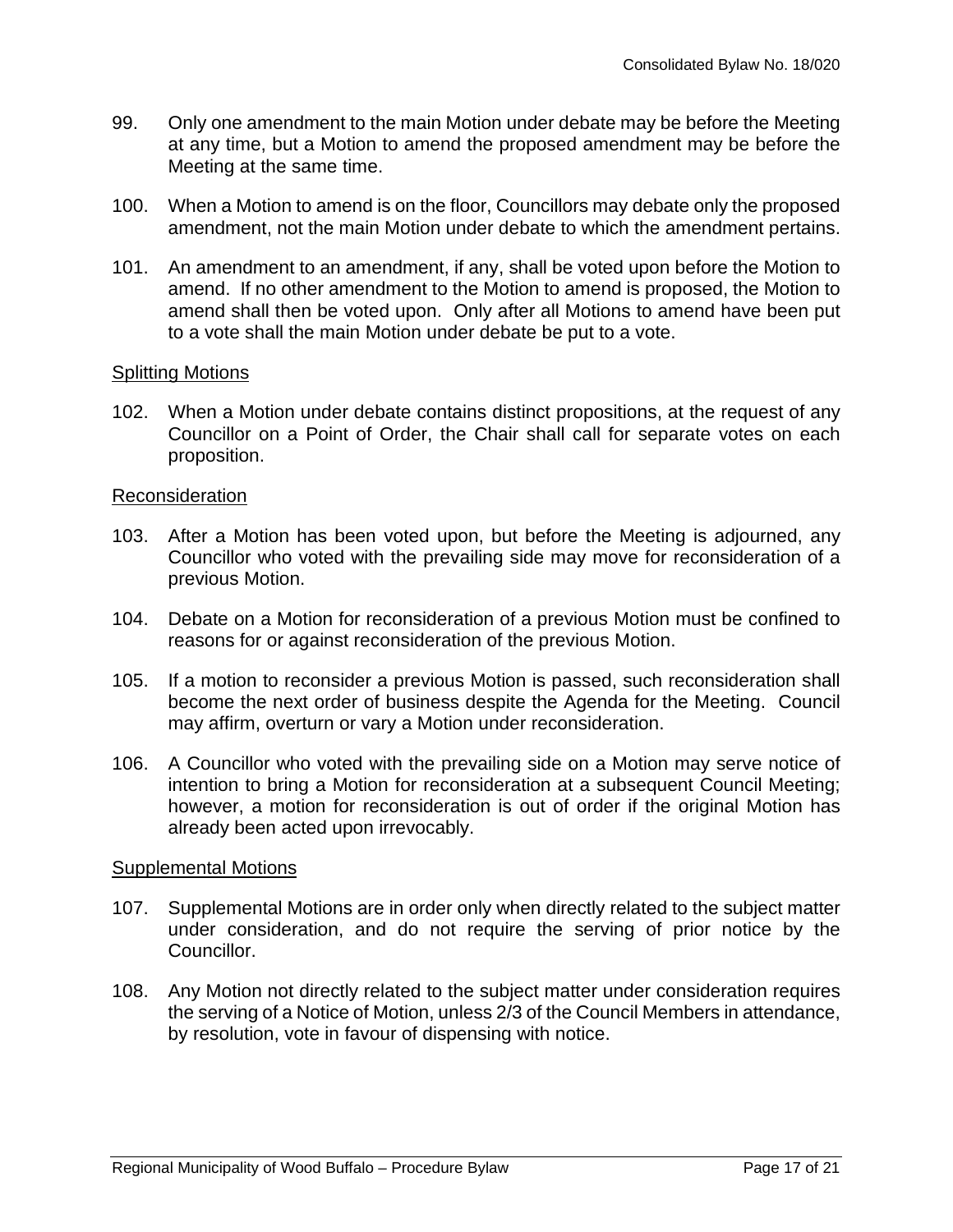## <span id="page-18-0"></span>Adjournment

- 109. A Motion to adjourn the Meeting is always in order except:
	- (a) when another Councillor has the floor;
	- (b) when a vote on a Motion has been called for but not yet taken; or
	- (c) when a vote on a Motion is in progress or has been completed but the Chair has not yet declared the results of the vote.

#### <span id="page-18-1"></span>**Notice of Motion**

- 110. A Councillor may make a Motion introducing a new matter only if:
	- (a) notice is given by the Councillor at a regular Council Meeting held a minimum of seven (7) calendar days prior to the Council Meeting at which the Councillor intends to make the Motion introducing the new matter; or
	- (b) Council passes a resolution dispensing with notice.
- 111. Where possible, a Councillor should consider pursuing all other avenues to advance a new matter prior to serving a Notice of Motion, including consultation with the CAO to determine if there are any ongoing or planned priorities or initiatives that may coincide or otherwise conflict with the proposed Motion.
- 112. A Notice of Motion shall be given both verbally and in writing to all Councillors present. A copy of the notice shall also be given to the CAO and to the Chief Legislative Officer.
- 113. A Notice of Motion must include the complete, precise text of the Motion to be considered, and must also state the date of the Council Meeting at which the Motion will be made. The Motion, precisely as stated in the Notice of Motion, will then appear on the applicable Council Agenda.
- 114. A Notice of Motion must be given without verbal comment, but written copies may include explanatory comments.
- 115. A Notice of Motion can be withdrawn at any time in writing to all Councillors. A copy of the withdrawal shall also be given to the CAO and Chief Legislative Officer.
- 116. Nothing in this Bylaw prohibits a Councillor from bringing forward a Notice of Motion.

#### <span id="page-18-2"></span>**Committee of the Whole**

- 117. Council may gather informally as a Committee of the Whole to:
	- (a) receive briefings and updates from Administration and from other bodies to which Council appoints members;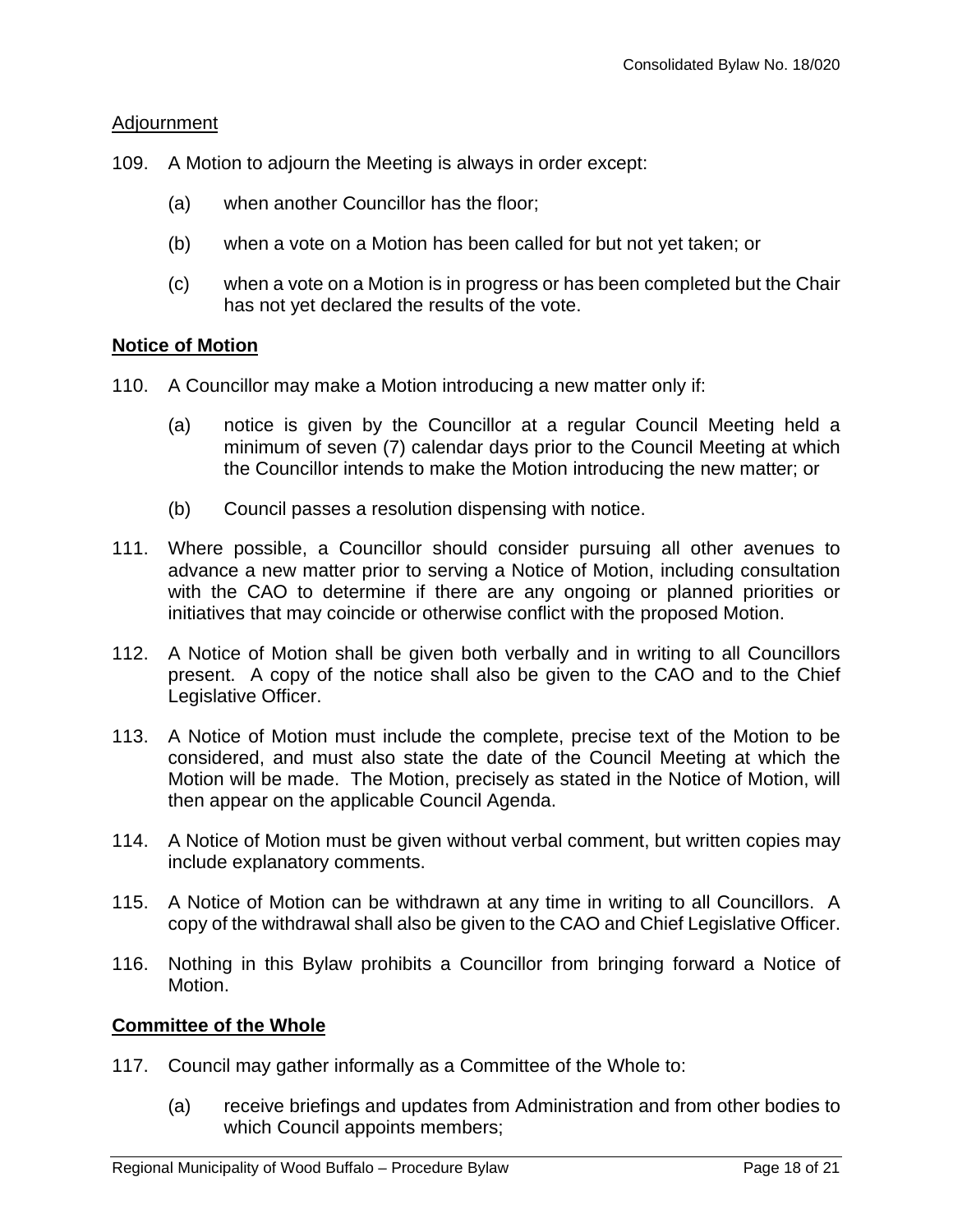- (b) hear from members of the public; or
- (c) allow for a relaxing of procedural rules.
- 118. Committee of the Whole is open to the public, subject to all or part of the proceedings being held *in camera* as required or permitted by the Act.
- 119. Councillors may ask questions and discuss any of the information presented in Committee of the Whole but must not enter into any debate and must not make any decisions or give any direction to the CAO or other employee or contractor or say or do any other thing that materially progresses the business of the Municipality.

#### <span id="page-19-0"></span>**Council Committees**

- 120. Council Committees are established pursuant to the *Council Committees Bylaw*.
- 121. The Mayor is an *ex officio* Member and entitled to vote at all Council Committee Meetings, as are the Deputy Mayor or Acting Mayor when acting in the absence of the Mayor.
- 122. Council Members shall not sit as voting Members on Council Committees, but may be appointed as a non-voting liaison, at Council's discretion. In such cases, participation of the Council Member does not impact quorum.

#### <span id="page-19-1"></span>**Training and Orientation Activities**

- 123. For purposes of this Bylaw, the following activities do not constitute a Meeting under the Act:
	- (a) Training activities;
	- (b) Orientation activities;
	- (c) Facilitated sessions, such as team-building or retreats;
	- (d) Municipal Association Conferences;
	- (e) Social functions;
	- (f) Community events; and
	- (g) Any other matter which does not materially advance the business of the Municipality.

regardless of the number of Council Members participating.

#### <span id="page-19-2"></span>**Administrative Matters**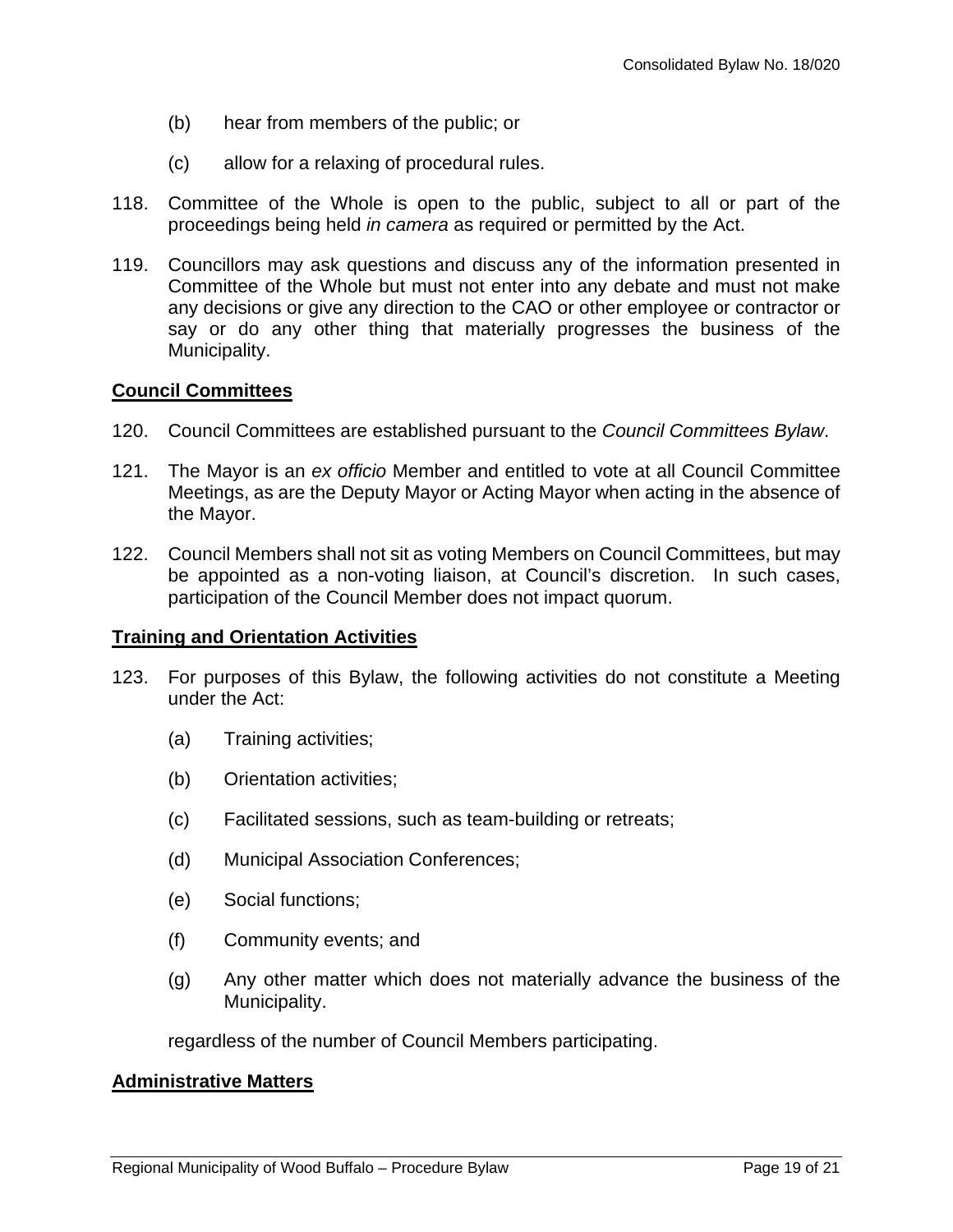124. Nothing in this Bylaw prohibits Council from dealing with administrative matters such as scheduling availability and attendance at events via email communication.

#### <span id="page-20-0"></span>**Bylaws**

- 125. A bylaw is passed and becomes effective upon receiving third reading and being signed in accordance with the Act, unless another effective date is specified within the bylaw or other legislation.
- 126. The CAO is authorized to correct clerical, typographical and grammatical errors in bylaws.
- 127. The CAO is authorized to consolidate a bylaw by incorporating all amendments to it into a single bylaw.

#### <span id="page-20-1"></span>**Repeal and Coming into Force**

- 128. Bylaw No. 14/025 and all amendments thereto are hereby repealed.
- 129. This Bylaw shall become effective when passed.

READ a first time this 4<sup>th</sup> day of September, A.D. 2018.

READ a second time this 11<sup>th</sup> day of September, A.D. 2018.

READ a third and final time this 11<sup>th</sup> day of September, A.D. 2018.

SIGNED and PASSED this 11<sup>th</sup> day of September, A.D. 2018.

Amendments 20/008 22/001